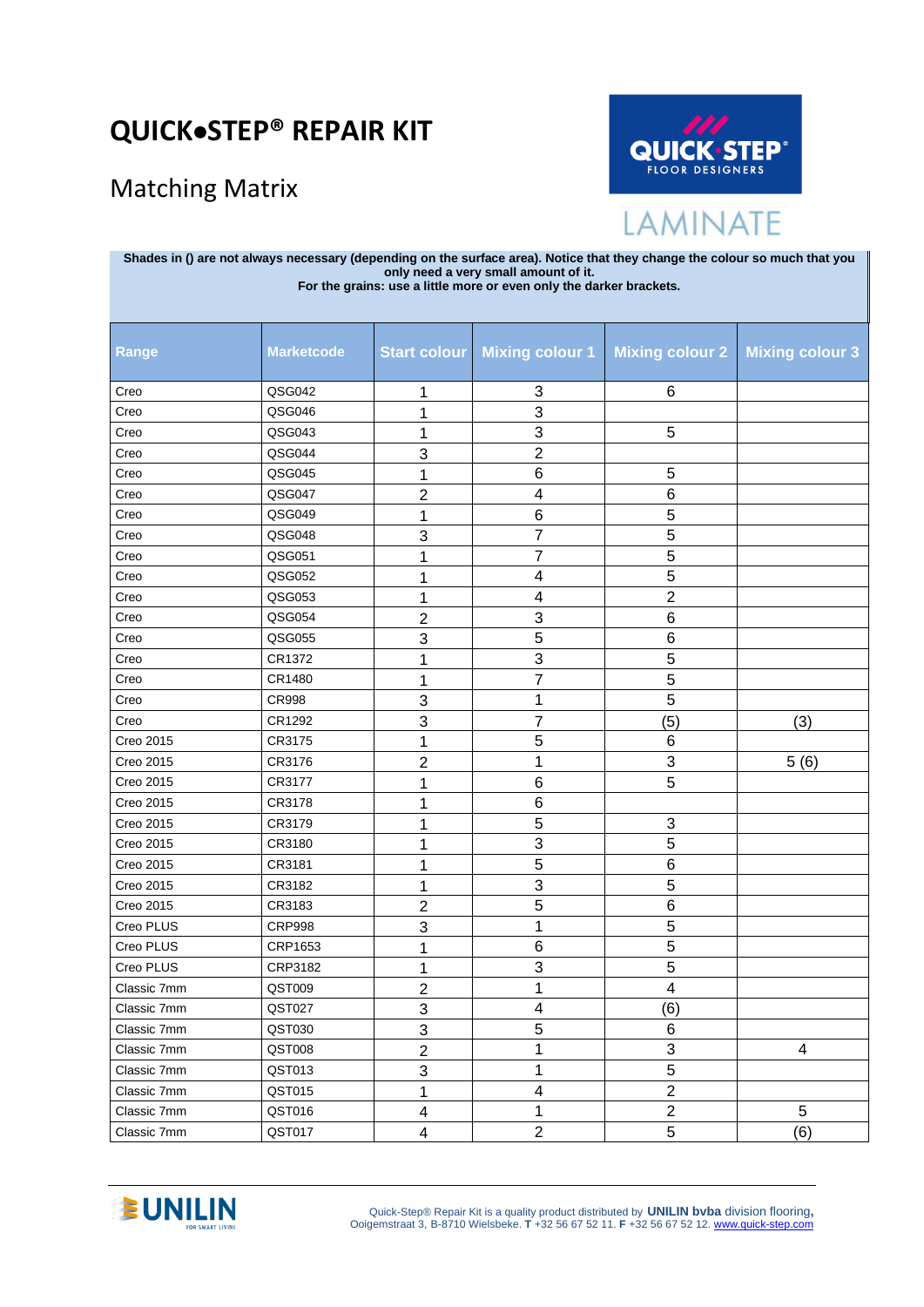| Classic 7mm      | QST028         | 1                              | 3                         | 5                       |                 |
|------------------|----------------|--------------------------------|---------------------------|-------------------------|-----------------|
| Classic 7mm      | QSM038         | 7                              | 6                         | 5                       |                 |
| Classic 7mm      | QSM040         | 1                              | 3                         | 6                       |                 |
| Classic 7mm      | QSM039         | 5                              | $6\phantom{1}$            |                         |                 |
| Classic 7mm      | QST056         | 1                              | $\mathsf 3$               | 6                       |                 |
| Classic 7mm      | QST071         | 1                              | 3                         | 6                       |                 |
| Classic 7mm      | QSM032         | 7                              | 6                         | 5                       |                 |
| Classic 7mm      | QSM037         | 3                              | 5                         | 1                       | 6               |
| Classic 7mm      | QST070         | 1                              | 6                         | 5                       |                 |
| Classic 7mm      | QSM072         | 7                              | 4                         | 6                       |                 |
| Classic 7mm      | <b>QSM057</b>  | 3                              | 1                         | 5                       | 6               |
| Classic 7mm      | QSM058         | 2                              | 3                         | 5                       | 6               |
| Classic 7mm      | QSM073         | 1                              | 3                         | 6                       | 5               |
| Classic 7mm      | QSM031         | 1                              | $\overline{7}$            | 5                       | $6\phantom{1}6$ |
| Classic 7mm      | QSM033         | 3                              | $\overline{7}$            | (5)                     | (3)             |
| Classic 7mm      | QSM075         | 1                              | 3                         | 5                       |                 |
| Classic 7mm      | QSM034         | 7                              | 6                         | 5                       |                 |
| Classic 7mm      | QSM074         | $\overline{7}$                 | $\overline{\mathbf{4}}$   | $6\phantom{1}6$         |                 |
| Classic 7mm      | QSM076         | 1                              | $6\phantom{1}6$           | 5                       |                 |
| Classic 7mm      | QST077         | $\overline{2}$                 | 4                         | 5                       |                 |
| Classic 7mm      | QST1688        | $\overline{2}$                 | 3                         | 5                       |                 |
| Classic 7mm      | QST1690        | $\overline{2}$                 | 4                         | 5                       |                 |
| Classic 8mm      | <b>CL998</b>   | 3                              | 1                         | 5                       |                 |
| Classic 8mm      | CL1016         | 1                              | 4                         | $\overline{2}$          |                 |
| Classic 8mm      | CL1017         | 4                              | 1                         | $\overline{2}$          | 5               |
| Classic 8mm      | CL1039         | 4                              | $\overline{2}$            | 5                       | (6)             |
| Classic 8mm      | CL1232         | 1                              | 3                         | 5                       |                 |
| Classic 8mm      | <b>CLM1290</b> |                                | $\overline{\mathbf{4}}$   | 5                       |                 |
|                  |                | 1                              |                           |                         |                 |
| Classic 8mm      | <b>CLM1291</b> | 1                              | 5                         | 6                       |                 |
| Classic 8mm      | <b>CLM1292</b> | 1                              | 5                         | 6                       |                 |
| Classic 8mm      | <b>CLM1294</b> | 7                              | 6                         | 5                       |                 |
| Classic 8mm      | <b>CLM1381</b> | 3                              | 5                         | 1                       | 6               |
| Classic 8mm      | <b>CLM1382</b> | 1                              | 6                         | 5                       |                 |
| Classic 8mm      | <b>CLM1383</b> | 3                              | 5                         | (6)                     |                 |
| Classic 8mm      | CLM1405        | 1                              | 6                         | 3                       |                 |
| Classic 8mm      | CL1486         | 1                              | 4                         | 5                       |                 |
| Classic 8mm      | <b>CLM1487</b> | $\sqrt{3}$                     | $\mathbf 1$               | 5                       | 6               |
| Classic 8mm      | <b>CLM1488</b> | $\overline{2}$                 | $\mathbf{3}$              | 5                       | $\,6$           |
| Classic 8mm      | CL1653         | 1                              | $\,6$                     | 5                       |                 |
| Classic 8mm      | CLM1655        | 1                              | $\overline{5}$            | 6                       |                 |
| Classic 8mm      | CLM1656        | 1                              | $\mathsf 3$               | 6                       | $\overline{5}$  |
| Classic 8mm      | <b>CLM1657</b> | 5                              | $\mathbf 1$               | 6                       |                 |
| Classic 8mm      | <b>CLM1659</b> | 1                              | 3                         | $\overline{5}$          |                 |
| Classic 8mm      | <b>CLM1658</b> | 1                              | $\,6$                     | 5                       |                 |
| Classic 8mm      | <b>CLM3184</b> | $\overline{2}$                 | 5                         | $\overline{\mathbf{4}}$ |                 |
| Classic 8mm      | CLM3185        | 1                              | 5                         | $\overline{2}$          |                 |
| Classic 8mm      | CL3178         | 1                              | 6                         |                         |                 |
| Classic 8mm      | CL3180         | 1                              | $\ensuremath{\mathsf{3}}$ | 5                       |                 |
| Eligna<br>Eligna | U312           | $\mathbf{3}$<br>$\overline{2}$ | $\mathbf 1$<br>3          | 6<br>(5)                | (6)             |

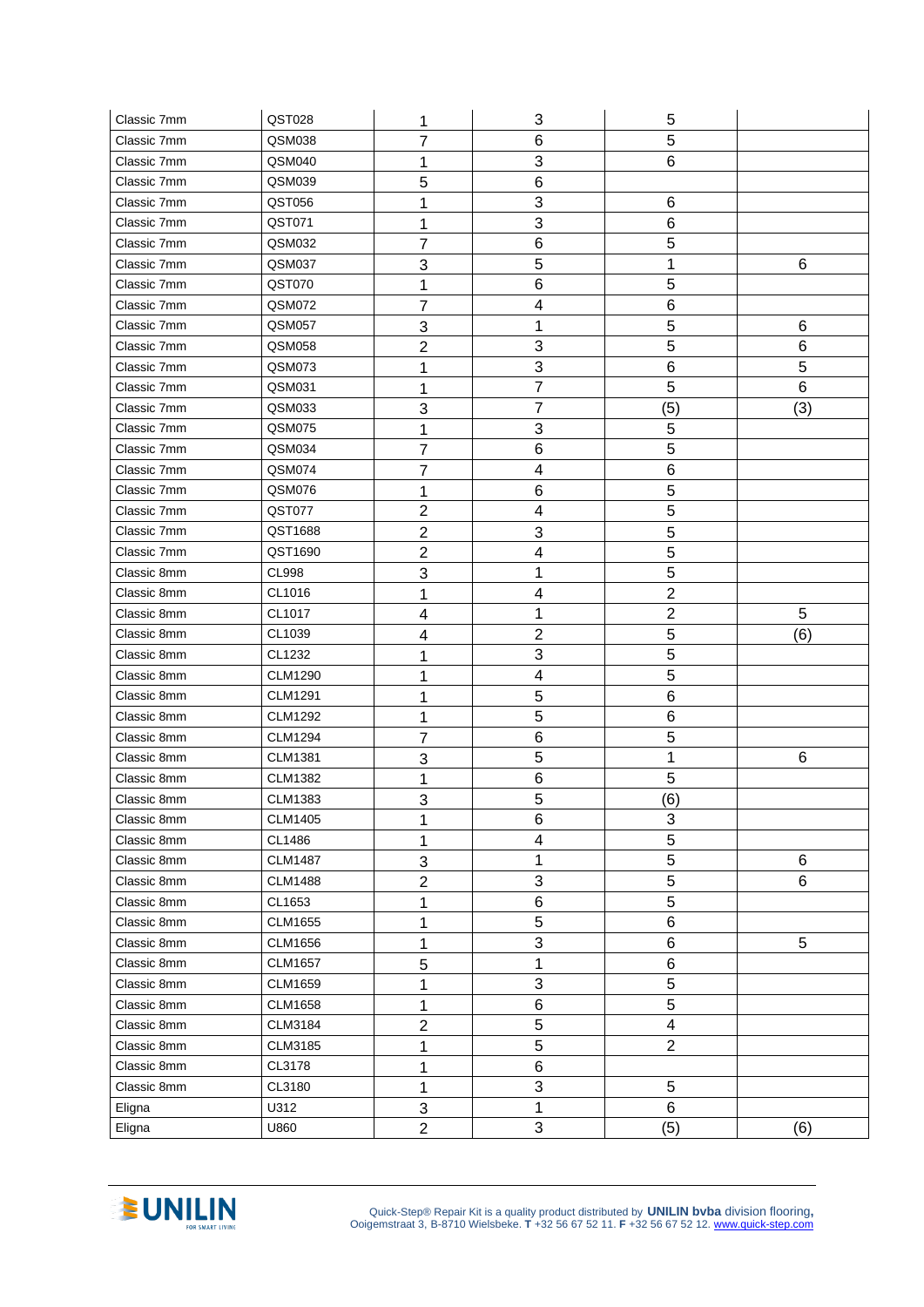| Eligna        | U861          | $\overline{c}$            | 4                       | 5                       | 1                       |
|---------------|---------------|---------------------------|-------------------------|-------------------------|-------------------------|
| Eligna        | U862          | $\overline{c}$            | 1                       | $\overline{\mathbf{4}}$ | 3                       |
| Eligna        | U864          | $\overline{2}$            | 1                       | $\overline{\mathbf{4}}$ |                         |
| Eligna        | U865          | $\overline{\mathbf{4}}$   | $\overline{2}$          |                         |                         |
| Eligna        | U866          | $\overline{\mathbf{4}}$   | $\mathbf 1$             | $\overline{c}$          | (5)                     |
| Eligna        | U896          | $\mathsf 3$               | $\overline{2}$          | (5)                     |                         |
| Eligna        | U915          | 1                         | $\overline{3}$          | (5)                     |                         |
| Eligna        | U918          | 3                         | $\overline{2}$          | $\overline{\mathbf{4}}$ | (5)                     |
| Eligna        | U995          | $\overline{c}$            | $\overline{\mathbf{4}}$ | $\overline{5}$          |                         |
| Eligna        | U996          | $\overline{\mathbf{4}}$   | $\overline{2}$          | (5)                     | (6)                     |
| Eligna        | U1000         | $\overline{\mathbf{4}}$   | $\overline{6}$          |                         |                         |
| Eligna        | U1001         | $\sqrt{3}$                | $\overline{5}$          | 6                       |                         |
| Eligna        | U1043         | $\ensuremath{\mathsf{3}}$ | 5                       | (5)                     | (6)                     |
| Eligna        | U1157         | $\overline{c}$            | $\overline{3}$          | (6)                     | (3)                     |
| Eligna        | U1161         | 3                         | $\overline{5}$          | 6                       |                         |
| Eligna        | U1163         | 1                         | 5                       | 6                       |                         |
| Eligna        | U1184         | 1                         | $\overline{5}$          | $\overline{\mathbf{4}}$ | $\overline{2}$          |
| Eligna        | U1235         | 1                         | 3                       | $\overline{7}$          | (6)                     |
| Eligna        | U1300         | $\overline{7}$            | $\mathbf 1$             | $\,6$                   | 5                       |
| Eligna        | U1301         | $\,6$                     | $\overline{7}$          | $\overline{5}$          |                         |
| Eligna        | <b>UM1304</b> | $\overline{7}$            | 4                       | $\overline{3}$          | $\,6\,$                 |
| Eligna        | <b>UM1305</b> | 5                         | $\mathbf 2$             | 6                       |                         |
| Eligna        | UM1306        | 3                         | $\, 6$                  |                         |                         |
| Eligna        | U1307         | $\mathbf 1$               | $\mathfrak{S}$          |                         |                         |
| Eligna        | U1384         | $\boldsymbol{7}$          | $\overline{3}$          | 6                       |                         |
| Eligna        | U1386         | $\overline{7}$            | $\overline{6}$          | $\overline{5}$          |                         |
| Eligna        | U1896         | 1                         | 3                       | 6                       |                         |
| Eligna        | U1689         | $\mathbf 2$               | $\overline{\mathbf{4}}$ | 5                       | $\,6$                   |
| Eligna        | U1691         | $\overline{2}$            | $\overline{\mathbf{4}}$ | (5)                     |                         |
| Eligna        | U3578         | 1(3)                      | 3(4)                    | 4(1)                    | $\,6\,$                 |
| Eligna        | EL1491        | $\overline{2}$            | 3                       | 5                       |                         |
| Eligna        | EL3574        | 1(5)                      | 3(6)                    | 5(1)                    | $\,6$                   |
| Eligna        | EL3573        | 1(1)                      | 4(6)                    | 6(4)                    |                         |
| Eligna        | EL3906        | 1(1)                      | 4(4)                    | 6(6)                    |                         |
| Eligna        | EL3907        | 1(1)                      | 5(5)                    | 6(6)                    |                         |
| Eligna        | EL3908        | 1(3)                      | 3(1)                    | 4(4)                    | $\,6$                   |
| Eligna        | EL3990        | 1(1)                      | 4(4)                    | 6(6)                    |                         |
| Eligna        | EL3578        | 1(3)                      | 3(4)                    | 4(1)                    | 6                       |
| Eligna        | EL3580        | 1(6)                      | 4(1)                    | 6(4)                    |                         |
| Eligna        | EL3579        | 5(5)                      | 1(6)                    | 6(1)                    | $\overline{\mathbf{4}}$ |
| Eligna        | EL3581        | 2(2)                      | 6(6)                    | 5(5)                    |                         |
| Eligna        | EL3582        | 1(5)                      | 5(6)                    | 6                       | $\overline{4}$          |
| Eligna        | EL3466        | 5                         | 6                       |                         |                         |
| Perspective 4 | UF312         | $\ensuremath{\mathsf{3}}$ | 1                       | 6                       |                         |
| Perspective 4 | <b>UF860</b>  | $\overline{c}$            | $\overline{3}$          | (5)                     | (6)                     |
| Perspective 4 | <b>UF861</b>  | $\overline{2}$            | 4                       | 5                       | 1                       |
| Perspective 4 | <b>UF862</b>  | $\overline{2}$            | $\mathbf 1$             | $\overline{\mathbf{4}}$ | 3                       |
| Perspective 4 | <b>UF864</b>  | $\overline{c}$            | $\mathbf 1$             | $\overline{\mathbf{4}}$ |                         |
| Perspective 4 | <b>UF865</b>  | $\overline{\mathbf{4}}$   | $\mathbf 2$             |                         |                         |
| Perspective 4 | <b>UF866</b>  | $\overline{\mathbf{4}}$   | $\mathbf 1$             | $\overline{2}$          | (5)                     |

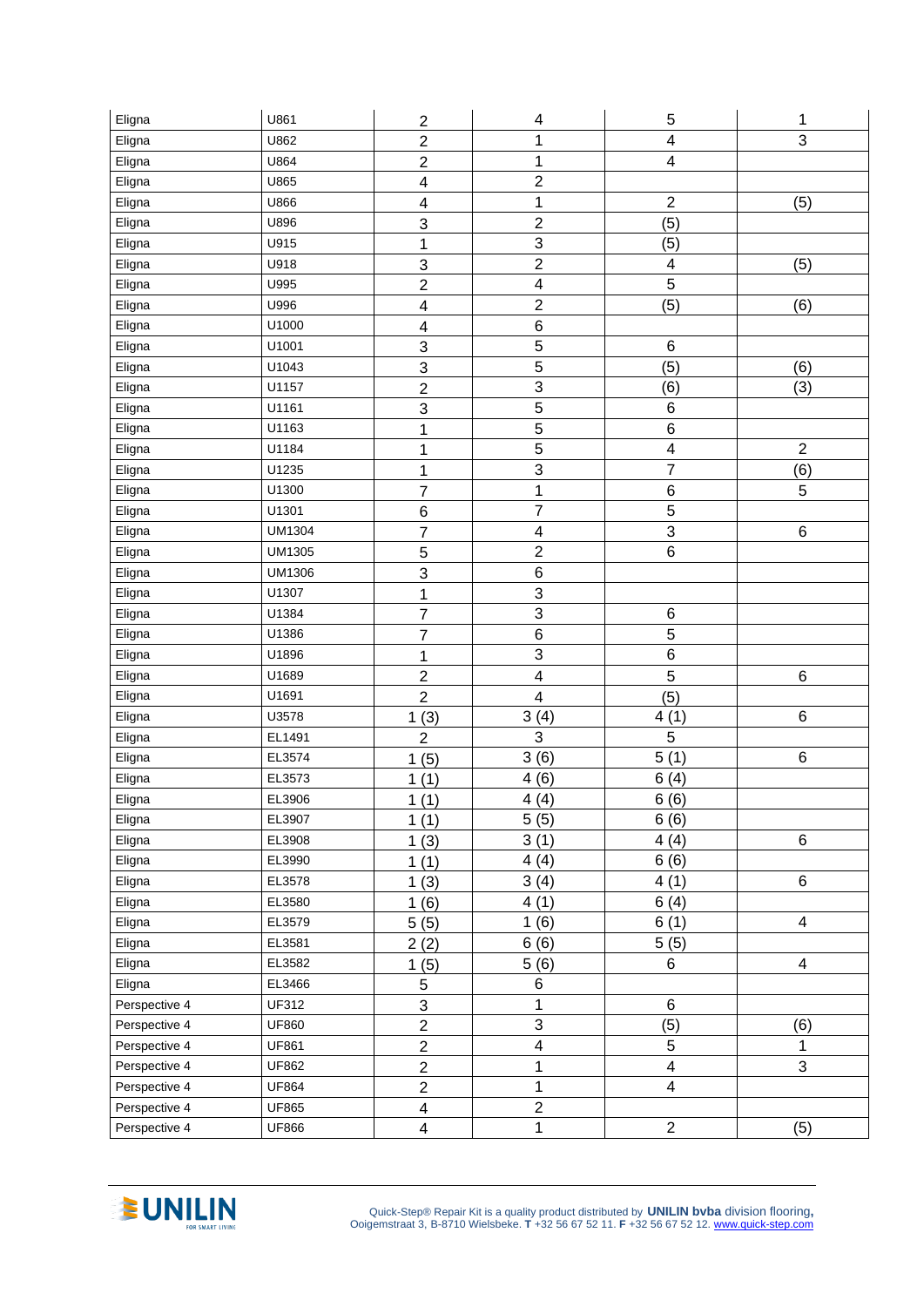| Perspective 4                            | <b>UF896</b>                     | 3              | $\overline{\mathbf{c}}$ | (5)            |                         |
|------------------------------------------|----------------------------------|----------------|-------------------------|----------------|-------------------------|
| Perspective 4                            | <b>UF915</b>                     | 1              | 3                       | (5)            |                         |
| Perspective 4                            | <b>UF918</b>                     | 3              | $\overline{2}$          | 4              | (5)                     |
| Perspective 4                            | <b>UF995</b>                     | $\overline{2}$ | 4                       | 5              |                         |
| Perspective 4                            | <b>UF996</b>                     | 4              | $\overline{c}$          |                |                         |
| Perspective 4                            | UF1000                           | 4              | $\,6$                   |                |                         |
| Perspective 4                            | UF1001                           | 3              | 5                       | 6              |                         |
| Perspective 4                            | UF1043                           | 3              | 5                       | (5)            | (6)                     |
| Perspective 4                            | <b>UF1157</b>                    | $\overline{2}$ | 3                       | (6)            | (3)                     |
| Perspective 4                            | UF1161                           | 3              | 5                       | 6              |                         |
| Perspective 4                            | UF1163                           | 1              | $\sqrt{5}$              | 6              |                         |
| Perspective 4                            | UF1184                           | 1              | $\overline{5}$          | 4              | $\overline{2}$          |
| Perspective 4                            | UF1235                           | 1              | 3                       | 7              | (6)                     |
| Perspective 4                            | UF1300                           | $\overline{7}$ | 1                       | 6              | 5                       |
| Perspective 4                            | UF1301                           | $\,6$          | $\overline{7}$          | 1              |                         |
| Perspective                              | UF1303                           | 1              | $\overline{5}$          |                |                         |
| Perspective 4                            | UF1304                           | 7              | 4                       | 3              | $\,6\,$                 |
| Perspective 4                            | UF1305                           | 5              | $\overline{c}$          | 6              |                         |
| Perspective 4                            | UF1307                           | 1              | 3                       |                |                         |
| Perspective 4                            | UF1384                           | 7              | 3                       | 6              |                         |
| Perspective 4                            | UF1386                           | 7              | 6                       | 5              |                         |
| Perspective                              | UF1388                           | 7              | 6                       | 3              |                         |
| Perspective 4                            | UF1896                           | 1              | 3                       | 6              |                         |
| Perspective                              | UF1406                           | 1              | $\,6$                   | 3              |                         |
| Perspective                              | UF1491                           | $\overline{c}$ | $\overline{3}$          | $\overline{5}$ |                         |
| Perspective                              | UF1492                           | 3              | 5                       | 6              |                         |
|                                          |                                  |                |                         |                |                         |
| Perspective                              | UF1496                           | 3              | 6                       |                |                         |
| Perspective                              | UF3578                           | (3)<br>1       | 3(4)                    | 4(1)           | $\,6$                   |
| Perspective                              | UF3579                           | 5(5)           | 1(6)                    | 6(1)           | $\overline{\mathbf{4}}$ |
| Eligna Wide                              | UW1535                           | 1              | $\overline{7}$          | 5              | 6                       |
| Eligna Wide                              | UW1536                           | 7              | 3                       | 6              |                         |
| Eligna Wide                              | <b>UW1537</b>                    | 1              | 6                       |                |                         |
| Eligna Wide                              | <b>UW1538</b>                    | 1              | 3                       | 5              |                         |
| Eligna Wide                              | UW1539                           | 3              | $\overline{c}$          | 1              | (6)                     |
| Eligna Wide                              | UW1540                           | 3              | 6                       |                |                         |
| Eligna Wide                              | <b>UW1541</b>                    | 1              | 3                       | $\overline{2}$ | (6)                     |
| Eligna Wide                              | UW1542                           | 3              | 6                       |                |                         |
| Eligna Wide                              | UW1543                           | $\overline{c}$ | 3                       | 5              | (6)                     |
| Eligna Wide                              | UW1544                           | $\overline{c}$ | $\overline{3}$          | 6              |                         |
| Eligna Wide                              | UW1545                           | 1              | $\, 6$                  | 3              |                         |
| Eligna Wide                              | UW1546                           | 7              | 6                       | 5              |                         |
| Eligna Wide                              | <b>UW1547</b>                    | 1              | $\overline{7}$          | 6              | 5                       |
| Eligna Wide                              | UW1548                           | 3              | $\mathbf{1}$            | 6              |                         |
| Eligna Wide                              | <b>UWN1535</b>                   | 1              | $\overline{\mathbf{7}}$ | 5              | 6                       |
| Eligna Wide                              | <b>UWN1538</b>                   | 1              | 3                       | 5              |                         |
| Eligna Wide                              | <b>UWN1541</b>                   | 1              | 3                       | $\overline{2}$ | (6)                     |
| Eligna Wide                              | <b>UWN1542</b>                   | 3              | 6                       |                |                         |
| Perspective Wide 2                       | <b>ULW1535</b>                   | 1              | $\overline{7}$          | 5              | $\,6\,$                 |
| Perspective Wide 2<br>Perspective Wide 2 | <b>ULW1536</b><br><b>ULW1537</b> | 7              | $\overline{3}$<br>6     | 6              |                         |

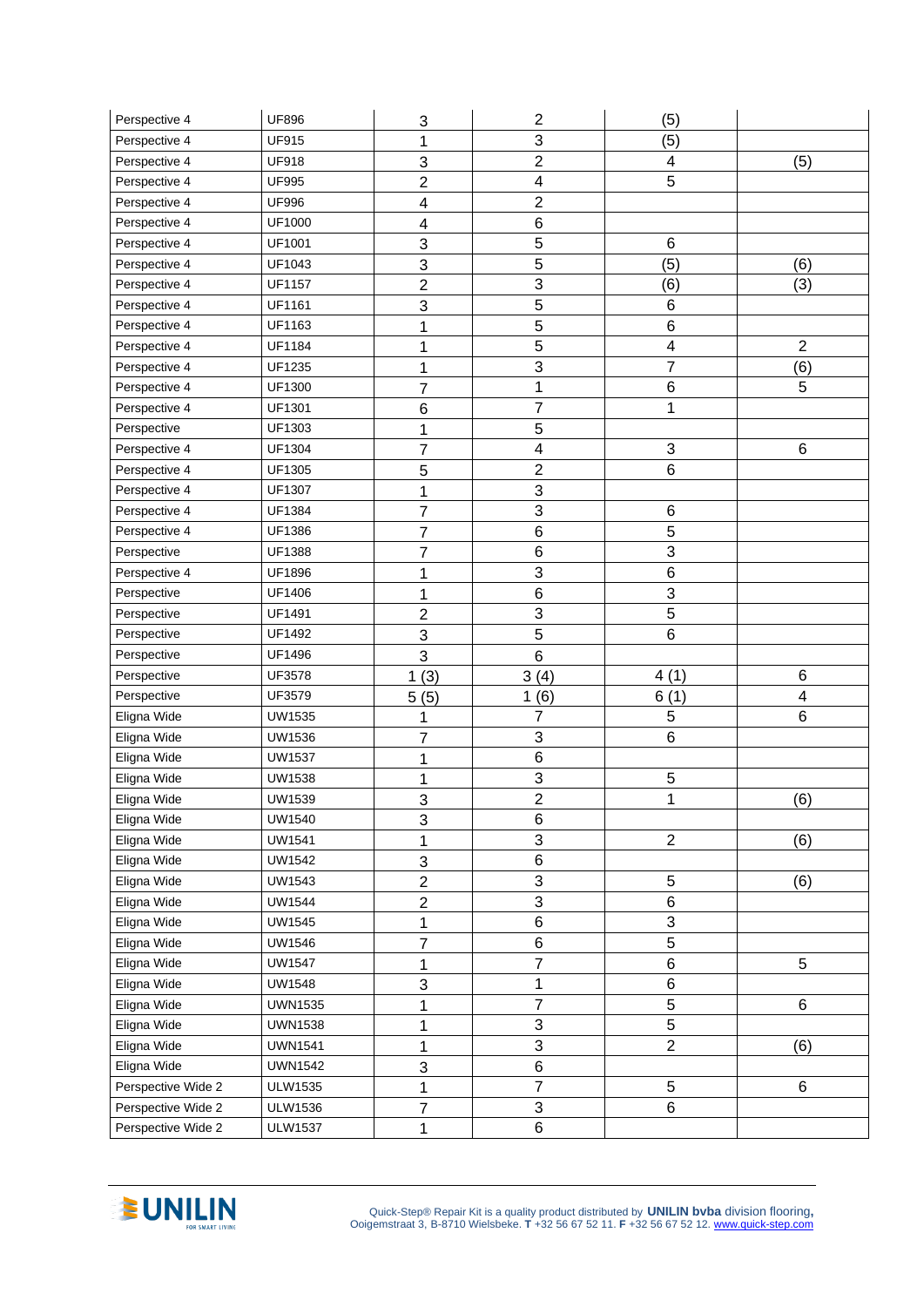| Perspective Wide 2 | <b>ULW1538</b> | 1              | 3                         | 5                       |       |
|--------------------|----------------|----------------|---------------------------|-------------------------|-------|
| Perspective Wide 2 | <b>ULW1539</b> | 3              | $\overline{2}$            | 1                       | (6)   |
| Perspective Wide 2 | <b>ULW1540</b> | 3              | 6                         |                         |       |
| Perspective Wide 2 | <b>ULW1541</b> | 1              | 3                         | $\overline{2}$          | (6)   |
| Perspective Wide 2 | <b>ULW1542</b> | 3              | $\,6$                     |                         |       |
| Perspective Wide 2 | <b>ULW1543</b> | $\overline{c}$ | $\ensuremath{\mathsf{3}}$ | 5                       | (5/6) |
| Perspective Wide 2 | <b>ULW1544</b> | 2              | 3                         | 6                       |       |
| Perspective Wide 2 | <b>ULW1545</b> | 1              | 6                         | 3                       |       |
| Perspective Wide 2 | <b>ULW1546</b> | 7              | $\,6$                     | 5                       |       |
| Perspective Wide 2 | <b>ULW1547</b> | 1              | 7                         | 6                       | 5     |
| Perspective Wide 2 | <b>ULW1548</b> | 3              | 1                         | 6                       |       |
| Perspective Wide 4 | <b>UFW1535</b> | 1              | 7                         | 5                       | 6     |
| Perspective Wide 4 | <b>UFW1536</b> | 7              | 3                         | 6                       |       |
| Perspective Wide 4 | <b>UFW1537</b> | 1              | $\,6$                     |                         |       |
| Perspective Wide 4 | <b>UFW1538</b> | 1              | 3                         | 5                       |       |
| Perspective Wide 4 | <b>UFW1539</b> | 3              | $\overline{c}$            | 1                       | (6)   |
| Perspective Wide 4 | <b>UFW1540</b> | 3              | 6                         |                         |       |
| Perspective Wide 4 | <b>UFW1541</b> | 1              | 3                         | $\overline{2}$          | (6)   |
| Perspective Wide 4 | <b>UFW1542</b> | 3              | $\,6$                     |                         |       |
| Perspective Wide 4 | <b>UFW1543</b> | $\overline{2}$ | $\overline{3}$            | 5                       | (6)   |
| Perspective Wide 4 | <b>UFW1544</b> | $\overline{c}$ | $\overline{3}$            | 6                       |       |
| Perspective Wide 4 | <b>UFW1545</b> | 1              | 6                         | 3                       |       |
| Perspective Wide 4 | <b>UFW1546</b> | $\overline{7}$ | 6                         | 5                       |       |
| Perspective Wide 4 | <b>UFW1547</b> | 1              | $\overline{7}$            | 6                       | 5     |
| Perspective Wide 4 | <b>UFW1548</b> | 3              | 1                         | 6                       |       |
| Elite              | UE1303         | 1              | 5                         |                         |       |
| Elite              | <b>UE1304</b>  | 7              | 4                         | 3                       | 6     |
| Elite              | UE1305         | 5              | $\overline{c}$            | 6                       |       |
| Elite              | UE1306         | 3              | 6                         |                         |       |
| Elite              | UE1406         | 1              | 6                         | 3                       |       |
| Elite              | UE1387         | 3              | 5                         | 1                       | 6     |
| Elite              | UE1388         | 7              | 6                         | 3                       |       |
| Elite              | <b>UE1389</b>  | 7              | 6                         | 3                       |       |
| Elite              | UE1491         | $\overline{2}$ | 3                         | 5                       |       |
| Elite              | <b>UE1492</b>  | 3              | 5                         | 6                       |       |
| Elite              | UE1493         | $\overline{2}$ | 3                         | 6                       |       |
| Elite              | <b>UE1496</b>  | 3              | 6                         |                         |       |
| Rustic             | <b>RIC1497</b> | 3              | $\overline{2}$            | 5                       |       |
| Rustic             | <b>RIC1498</b> | 3              | $\overline{2}$            | 6                       |       |
| Rustic             | <b>RIC1429</b> | 3              | $\sqrt{5}$                | 6                       |       |
| Rustic             | <b>RIC1430</b> | 5              | 3                         | 6                       |       |
| Rustic             | <b>RIC1414</b> | $\overline{2}$ | $\overline{5}$            | $\overline{\mathbf{4}}$ | (6)   |
| Rustic             | <b>RIC1415</b> | 3              | $\overline{5}$            | 6                       |       |
| Rustic             | <b>RIC1416</b> | 3              | 5                         | 6                       |       |
| Rustic             | <b>RIC1427</b> | 3              | $\overline{5}$            | 6                       |       |
| Rustic             | <b>RIC1424</b> | $\overline{2}$ | 3                         | 5                       |       |
| Rustic             | <b>RIC1426</b> | $\overline{2}$ | 3                         | 5                       | (6)   |
| Rustic             | <b>RIC1678</b> | $\overline{2}$ | $\overline{3}$            | $\overline{5}$          | (6)   |
| Impressive (Ultra) | IM1847         | 1              | $\overline{3}$            | 5                       | 6     |
| Impressive (Ultra) | IM1848         | 3              | $\mathbf{1}$              | 6                       | 5     |

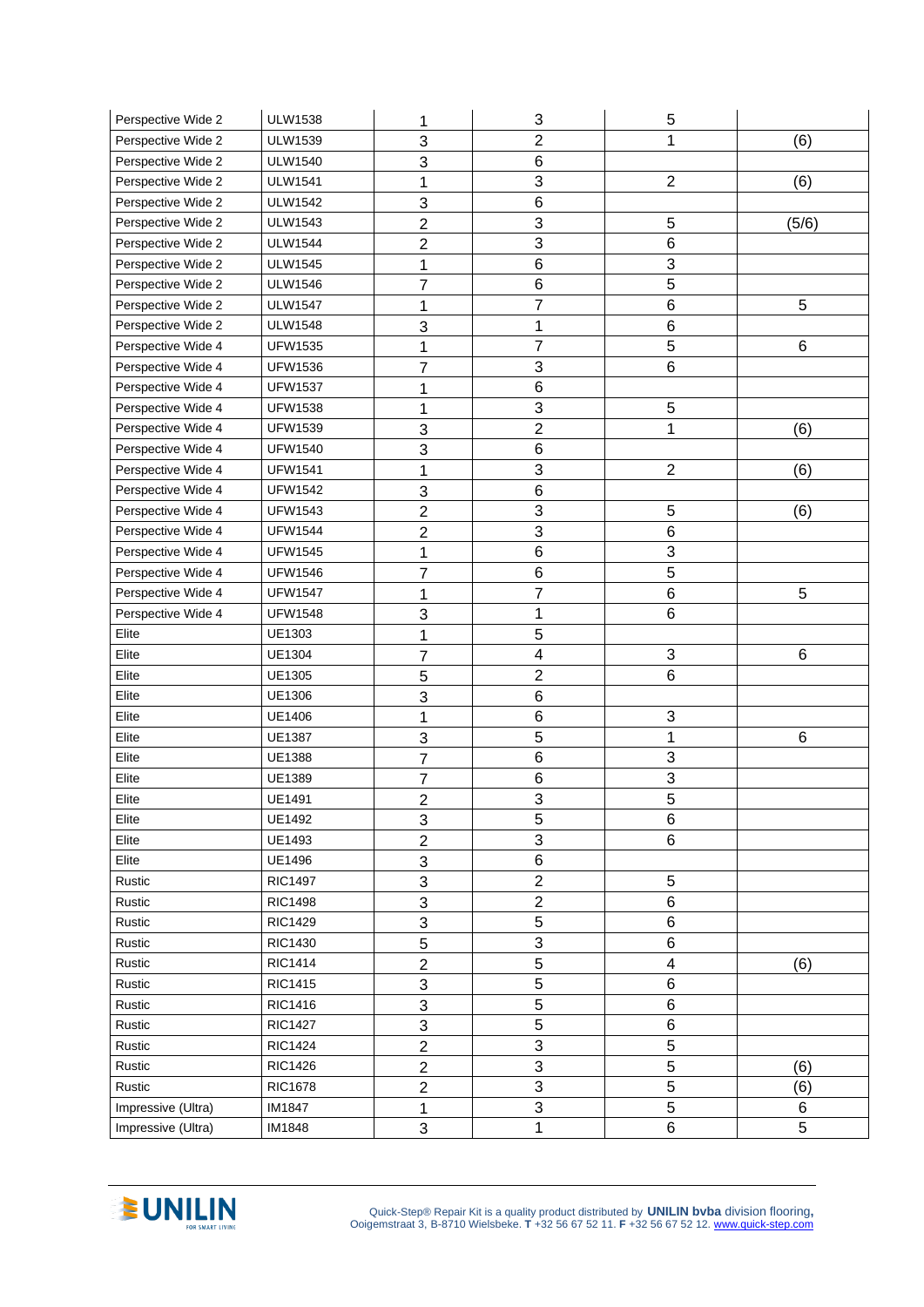| Impressive (Ultra) | IM1849         | $\mathbf 2$             | 5                       | 6                         |                |
|--------------------|----------------|-------------------------|-------------------------|---------------------------|----------------|
| Impressive (Ultra) | IM1850         | 3                       | 1                       | $\overline{2}$            | 6              |
| Impressive (Ultra) | IM1851         | $\overline{2}$          | 5                       | 6                         |                |
| Impressive (Ultra) | IM1853         | 1                       | $\overline{c}$          | 3                         | (6)            |
| Impressive (Ultra) | IM1854         | 1                       | $\overline{7}$          | $\overline{5}$            | 6              |
| Impressive (Ultra) | IM1855         | 3                       | $\overline{c}$          | 5                         | 6              |
| Impressive (Ultra) | IM1856         | 1                       | 3                       | 5                         | (6)            |
| Impressive (Ultra) | <b>IM1857</b>  | 1                       | 3                       | 6                         |                |
| Impressive (Ultra) | IM1858         | 1                       | 3                       | 6                         |                |
| Impressive (Ultra) | IM1859         | 1                       |                         |                           |                |
| Impressive (Ultra) | IM1860         | 1                       | $\mathbf 5$             | $\ensuremath{\mathsf{3}}$ |                |
| Impressive (Ultra) | IM1861         | 1                       | 6                       | $\overline{7}$            |                |
| Impressive (Ultra) | IM1862         | $\,6$                   |                         |                           |                |
| Impressive (Ultra) | IM1992         | 1                       |                         |                           |                |
| Impressive (Ultra) | IM1993         | 1                       | 3                       | 5                         | 6              |
| Impressive (Ultra) | IM1994         | 3                       | $\overline{c}$          | 5                         | 6              |
| Impressive (Ultra) | IM1995         | 1                       | 5                       | 6                         |                |
| Impressive (Ultra) | IM3804         | $\overline{2}$          | 3                       | 5                         | (6)            |
| Impressive (Ultra) | IM3805         | $\mathbf 2$             | $\overline{3}$          | 5                         |                |
| Impressive (Ultra) | IM3105         | 1                       | $\overline{5}$          | $\overline{2}$            |                |
| Impressive (Ultra) | IM3106         | 3                       | 1                       | 5                         | (5)            |
| Impressive (Ultra) | IM3557         | 1                       | 3                       | $\,6$                     | $\overline{4}$ |
| Impressive (Ultra) | IM3558         | $\overline{7}$          | 5                       | 1                         | $6\phantom{1}$ |
| Impressive (Ultra) | IM3559         | $\overline{7}$          | $\mathbf 1$             | (5)                       | (6)            |
| Impressive (Ultra) | IM3560         | 1                       | 6                       | (5)                       |                |
| Largo              | LPU1283        | 3                       | 1                       | 5                         |                |
| Largo              | LPU1284        | 3                       | 1                       | (5)                       |                |
| Largo              | LPU1285        | $\overline{7}$          | 3                       | 4                         | 6              |
| Largo              | LPU1286        | $\overline{7}$          | $\,6$                   | 5                         |                |
| Largo              | <b>LPU1287</b> | 3                       | 6                       |                           |                |
| Largo              | <b>LPU1288</b> | 4                       | $\overline{c}$          | 5                         | (6)            |
| Largo              | LPU1398        | 1                       | 4                       | 3                         | 6              |
| Largo              | LPU1396        | 1                       | 3                       | $\,6$                     |                |
| Largo              | LPU1397        | 7                       | 3                       | 5                         | 6              |
| Largo              | LPU1505        | $\overline{7}$          | 6                       | $\ensuremath{\mathsf{3}}$ |                |
| Largo              | LPU1507        | $\overline{7}$          | 1                       | $\,6$                     |                |
| Largo              | LPU1660        | $\overline{7}$          | $\mathbf 1$             | 6                         | 4              |
| Largo              | LPU1661        | $\overline{7}$          | $\overline{\mathbf{4}}$ | $\,6$                     |                |
| Largo              | LPU1662        | $\overline{2}$          | 3                       | $\overline{5}$            |                |
| Largo              | LPU1663        | $\overline{7}$          | $\mathbf 1$             | 5                         | 6              |
| Largo              | LPU1664        | $\overline{c}$          | 3                       | 6                         |                |
| Largo              | LPU1622        | $\overline{7}$          | $\overline{\mathbf{4}}$ | 6                         |                |
| Largo              | LPU1996        | $\overline{c}$          | 3                       | $\overline{\mathbf{4}}$   | 5              |
| Largo              | <b>LPU1997</b> | 5                       | $\overline{\mathbf{4}}$ | 5                         | (6)            |
| Largo              | LPU1998        | $\overline{\mathbf{4}}$ | $\overline{5}$          | 6                         |                |
| Largo              | LPU3985        | 1                       | 3                       | (6)                       | (5)            |
| Largo              | LPU3986        | $\,6\,$                 | $\overline{7}$          | $\overline{\mathbf{4}}$   | 5              |
| Largo              | LPU3988        | $\overline{\mathbf{4}}$ | $\overline{2}$          | $\overline{5}$            | (6)            |
| Arte               | UF1155         | $\overline{2}$          | $\overline{3}$          | (6)                       | (3)            |
| Arte               | <b>UF1248</b>  | 1                       | $\overline{5}$          | 3                         |                |

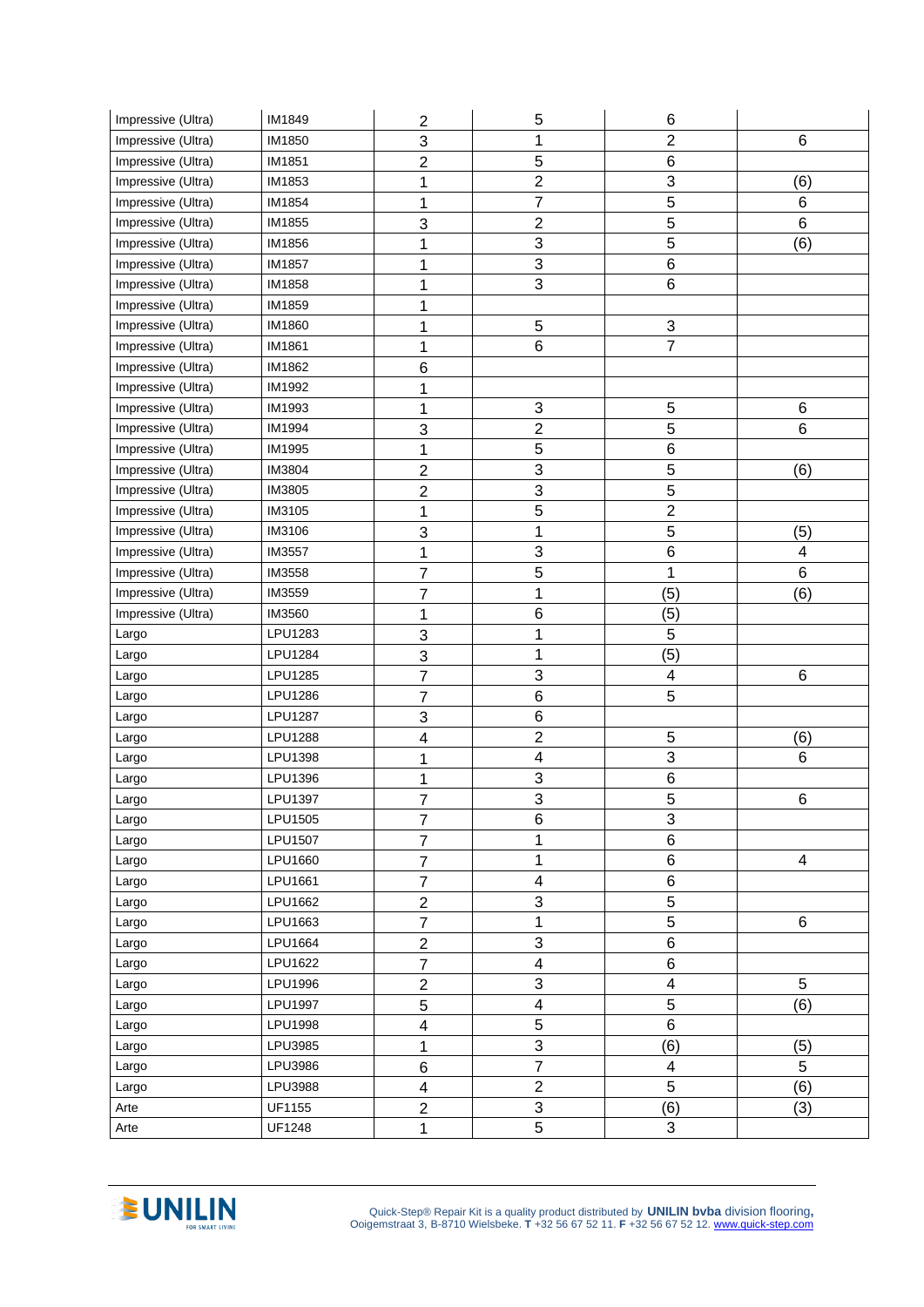| Arte                 | UF1246         | 1                         | $\boldsymbol{7}$          | $\,$ 5 $\,$               | $\overline{2}$          |
|----------------------|----------------|---------------------------|---------------------------|---------------------------|-------------------------|
| Arte                 | <b>UF1247</b>  | 5                         | $\overline{7}$            | 6                         |                         |
| Arte                 | UF1400         | 1                         | 6                         |                           |                         |
| Arte                 | UF1401         | 1                         | 3                         | 6                         |                         |
| Arte                 | UF1402         | 7                         | $\,6$                     | 3                         |                         |
| Arte                 | UF1549         | $\ensuremath{\mathsf{3}}$ | $\,6$                     |                           |                         |
| Exquisa              | EXQ1550        | $\overline{7}$            | $\,6$                     | 3                         |                         |
| Exquisa              | EXQ1551        | $\,6$                     | $\overline{7}$            |                           |                         |
| Exquisa              | EXQ1552        | $\overline{7}$            | $\,6$                     | 5                         |                         |
| Exquisa              | EXQ1553        | 1                         | 3                         | 6                         |                         |
| Exquisa              | EXQ1554        | 1                         | $\ensuremath{\mathsf{3}}$ | 6                         |                         |
| Exquisa              | EXQ1555        | 7                         | 3                         | 6                         |                         |
| Exquisa              | EXQ1556        | 1                         | 3                         | 6                         |                         |
| Exquisa              | EXQ1557        | 1                         | $\, 6$                    | 5                         |                         |
| Lagune               | UR1032         | 4                         | $\overline{2}$            | 6                         |                         |
| Lagune               | <b>UR1205</b>  | 1                         | $\,6$                     | 5                         |                         |
| Lagune               | <b>UR946</b>   | $\overline{2}$            | 3                         | 1                         | (5/6)                   |
| Lagune               | UR1035         | $\overline{c}$            | $\overline{\mathbf{4}}$   | 5                         | (5/6)                   |
| Lagune               | <b>UR1225</b>  | 5                         | $\, 6$                    |                           |                         |
| Colonial             | LPE11000       | $\overline{\mathbf{c}}$   | 1                         | $\ensuremath{\mathsf{3}}$ | 5                       |
| Colonial             | LPE11001       | $\overline{2}$            | 3                         | 5                         |                         |
| Colonial             | LPE11002       | $\overline{2}$            | $\overline{\mathbf{4}}$   | 5                         | 6                       |
| Colonial             | LPE11003       | $\overline{\mathbf{4}}$   | 6                         |                           |                         |
| Majestic Pro Classic | MPC070         | 1                         | $\,6$                     | 5                         |                         |
| Majestic Pro Classic | MPC076         | 1                         | $\,6$                     | $\,6$                     |                         |
| Majestic Pro Classic | MPC073         | 1                         | 3                         | 6                         | 5                       |
| Majestic Pro Classic | <b>MPC075</b>  | 1                         | 3                         | 5                         |                         |
| Majestic Pro Classic | <b>MPC057</b>  | 3                         | $\mathbf 1$               | $\overline{5}$            | $\,6$                   |
| Majestic Pro Classic | <b>MPC058</b>  | $\overline{2}$            | 3                         | 5                         | $\,6$                   |
| Majestic Pro Largo   | MPL1660        | $\overline{7}$            | $\mathbf 1$               | 6                         | $\overline{\mathbf{4}}$ |
| Majestic Pro Largo   | MPL1661        | $\overline{7}$            | 4                         | 6                         |                         |
| Majestic Pro Largo   | MPL1662        | $\overline{2}$            | 3                         | 5                         |                         |
| Majestic Pro Largo   | MPL1664        | $\overline{2}$            | 3                         | 6                         |                         |
| Vogue                | <b>UVG1390</b> | 1                         | $\overline{3}$            | 6                         |                         |
| Vogue                | <b>UVG1391</b> | 1                         | $\ensuremath{\mathsf{3}}$ | 6                         |                         |
| Vogue                | <b>UVG1392</b> | 1                         | 6                         | 3                         |                         |
| Vogue                | <b>UVG1393</b> | 3                         | $\, 6$                    |                           |                         |
| Vogue                | <b>UVG1394</b> | 1                         | 3                         |                           |                         |
| Country              | U1012          | $\ensuremath{\mathsf{3}}$ | $\mathbf 1$               | 6                         |                         |
| Country              | U1013          | 3                         | $\overline{5}$            | 6                         |                         |
| Country              | U1014          | $\overline{2}$            | 3                         | $\overline{\mathbf{4}}$   | (3)                     |
| Country              | U1015          | $\overline{c}$            | $\overline{\mathbf{4}}$   | 5                         |                         |
| Country              | U1030          | 3                         | $\overline{\mathbf{4}}$   | 6                         |                         |
| Country              | U1031          | $\overline{2}$            | $\overline{\mathbf{4}}$   | 5                         | (5)                     |
| Country              | U1102          | 3                         | $\overline{2}$            | 5                         | (5)                     |
| Country              | U1164          | 5                         | $\overline{\mathbf{4}}$   | 6                         |                         |
| Majestic             | MJ3545         | 1                         | $\mathbf{3}$              | 5                         | (6)                     |
| Majestic             | MJ3546         | 1                         | $\overline{3}$            | $\overline{5}$            | (7)                     |
| Majestic             | MJ3547         | (1)                       | $\overline{7}$            | $\overline{5}$            | 6                       |
| Majestic             | MJ3548         | $\overline{7}$            | 3                         | 5                         | 6                       |

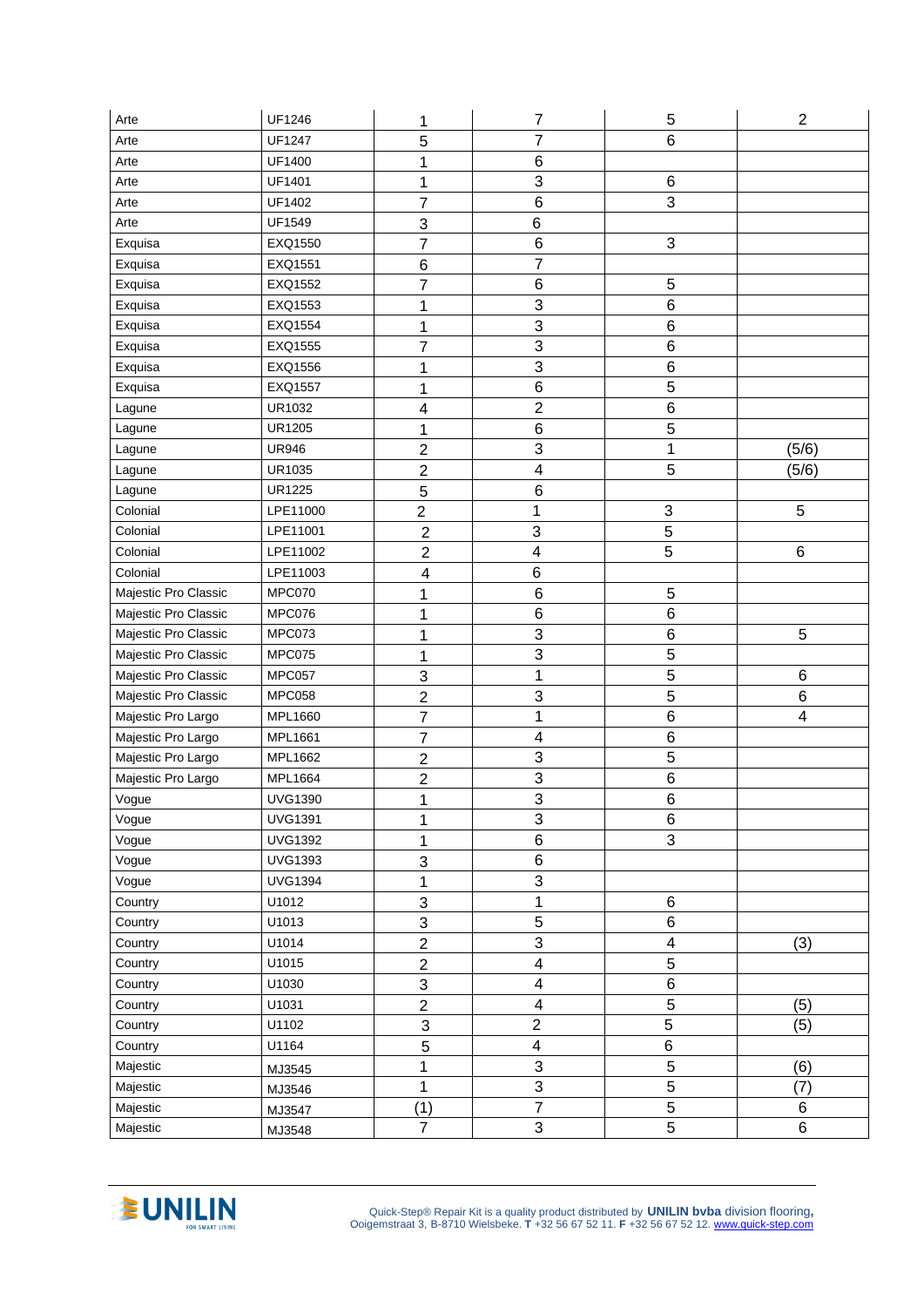| Majestic  | MJ3550        | 1              | $\ensuremath{\mathsf{3}}$ | 5                       |                  |
|-----------|---------------|----------------|---------------------------|-------------------------|------------------|
| Majestic  | MJ3551        | $\overline{c}$ | 3                         | 5                       | (6)              |
| Majestic  | MJ3552        | 1              | $\,6$                     | 5                       | (1)              |
| Majestic  | MJ3553        | 3              | $\overline{5}$            | 6                       |                  |
| Majestic  | MJ3554        | 1              | $\overline{7}$            | 3                       | $\,6$            |
| Majestic  | MJ3555        | 1              | 3                         | 5                       | $\,6$            |
| Preciosa  | <b>PRE601</b> | $\overline{7}$ | 4                         | 6                       |                  |
| Preciosa  | PRE302        | 7              | 4                         | 6                       | (3)              |
| Preciosa  | PRE603        | 3              | $\overline{c}$            | 1                       | (5)              |
| Signature | SIG4748       | 1              | $\,6$                     | 5                       |                  |
| Signature | SIG4749       | $\overline{c}$ | $\ensuremath{\mathsf{3}}$ | 1                       | (4)              |
| Signature | SIG4750       | $\overline{c}$ | $\mathsf 3$               | 1                       |                  |
| Signature | SIG4751       | $\overline{7}$ | 5                         |                         |                  |
| Signature | SIG4752       | 1              | $\, 6$                    | 5                       |                  |
| Signature | SIG4753       | 1              | $\overline{7}$            | (3)                     | (6)              |
| Signature | SIG4754       | 1              | 4                         | (2)                     |                  |
| Signature | SIG4755       | 1              | $\overline{7}$            | 4                       |                  |
| Signature | SIG4756       | 5              | $\mathbf{3}$              | 6                       |                  |
| Signature | SIG4757       | 1              | $\overline{2}$            | 5                       | (6)              |
| Signature | SIG4760       | 4              | 6                         | (5)                     | (6)              |
| Signature | SIG4761       | 5              | 3                         | 6                       |                  |
| Signature | SIG4762       | $\overline{2}$ | 3                         | 1                       | (4)              |
| Signature | SIG4763       | 3              | $\overline{c}$            | 1                       |                  |
| Signature | SIG4764       | 1              | 3                         | 5                       | $\,6$            |
| Signature | SIG4765       | 1              | $\,$ 6 $\,$               | 3                       | 5                |
| Signature | SIG4766       | $\overline{c}$ | 6                         | $\overline{\mathbf{4}}$ |                  |
| Signature | SIG4767       | $\overline{c}$ | 3                         | (6)                     | (3)              |
| Complete  | CPT865        | 1              | $\overline{5}$            | 6                       | $\overline{2}$   |
| Complete  | CPT872        | 1              | $\overline{7}$            | (6)                     |                  |
| Complete  | CPT876        | 1              | 5                         | 6                       |                  |
| Complete  | <b>CPT877</b> | 1              | 5                         | $\overline{2}$          | (6)              |
| Complete  | <b>CPT878</b> | 1              | 5                         | $\overline{2}$          | (6)              |
| Complete  | CPT880        | 5              | 6                         | 1                       |                  |
| Complete  | CPT881        | 1              | 5                         | (6)                     |                  |
| Complete  | CPT882        | 1              | 5                         | 4                       | (6)              |
| Complete  | CPT883        | 1              | 5                         | $\overline{\mathbf{4}}$ |                  |
| Complete  | CPT885        | 1              | 5                         | 6                       |                  |
| Complete  | CPT886        | 1              | 5                         | $\overline{\mathbf{4}}$ | 6                |
| Complete  | <b>CPT888</b> | 1              | 5                         | $\overline{\mathbf{4}}$ | (6)              |
| Mono      | <b>MON913</b> | 1              | 5                         | 6                       |                  |
| Mono      | <b>MON914</b> | 1              | 5                         | $\overline{2}$          |                  |
| Mono      | <b>MON915</b> | 1              | 5                         | 3                       | (6)              |
| Mono      | <b>MON916</b> | 1              | 5                         | 6                       | $\overline{4}$   |
| Mono      | <b>MON917</b> | 1              | $\overline{5}$            | 6                       |                  |
| Mono      | <b>MON918</b> | 1              | 5                         | (6)                     |                  |
| Mono      | <b>MON919</b> | $\overline{2}$ | 5                         | 1                       | (6)              |
| Mono      | <b>MON920</b> | 1              | 5                         | $\,6$                   |                  |
| Nesto     | <b>NES911</b> | 1              | $\overline{5}$            | $\overline{2}$          |                  |
| Nesto     | <b>NES897</b> | 1              | 5                         | 6                       | $\boldsymbol{2}$ |
| Nesto     | <b>NES898</b> | 1              | 5                         | 3                       |                  |